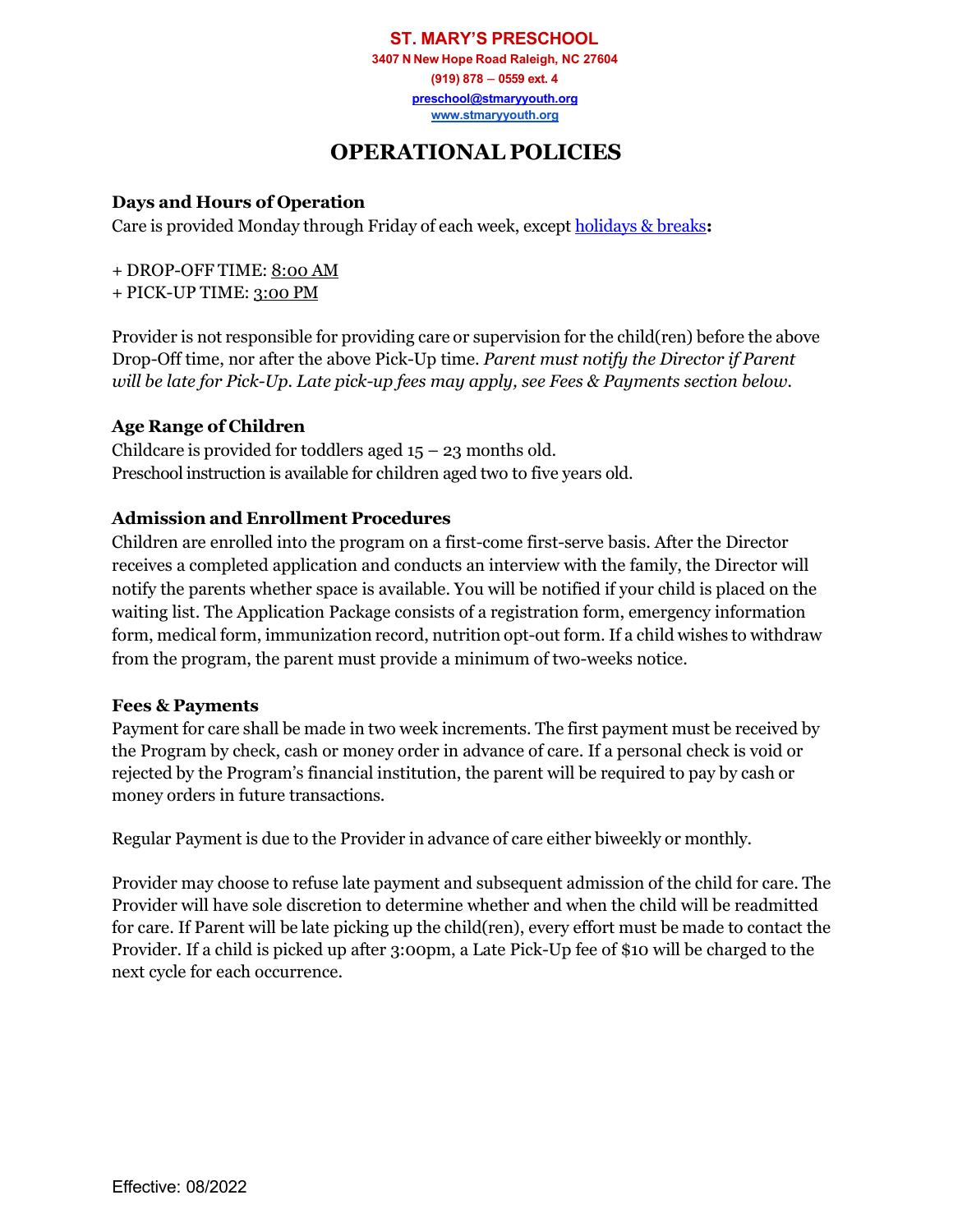### **Services Provided**

The Program provides supervision, care, and education grounded in Christian values, beliefs and teachings. All staff, administrators, parents and admitted children are expected to adhere to fundamental Christian values in any and all interactions and behaviors associated with the Program. The Program at its discretion reserves the right to terminate all services, care and supervision with reasonable notice to Parent for unacceptable behavior or misconduct expressed by either the Parent or children.

#### **Items Provided**

Children will be provided with all necessary learning tools and equipment, in addition to sleeping cots/cribs for Nap Time. Parents of children 12-23 months are asked to provide:

- □ Bottles and formula or expressed breast milk
- □ Baby food where age-appropriate
- □ Diapers
- □ Wipes
- □ 2 spare outfits
- □ Extra formula
- □ Diaper Ointment (if using)
- $\Box$  Pacifiers (if using)
- □ Diaper bag

Parents of preschool-aged students (2-5 years) are asked to provide:

- □ Blanket
- □ Water bottle
- □ 2 spare outfits

## *Some helpful notes*

- Label all items with child's first and last name. We will label any unlabeled items!
- Creams/ointments must be kept in their original containers labeled with child's name.
- Presecription medications to be administered to child must be provided in their original containers with the pharmacy labels specifying the child's name, the name of the medication or the prescription number, the amount and frequency of dosage, the name of the prescribing physician or other health professional, and the date the prescription was filled. All prescriptions require written authorization from the parent or the child's physician and written instructions for administration, including the dosage and time to be given. (See *NC Child Care Chapter 12*)
- All over-the-counter medications must be kept in their original containers and require written authorization from the parent or the child's physician and written instructions for administration, including the dosage and time to be given. Permission to administer over-the-counter medications is valid for up to 30 days at a time. *We cannot administer OTC medicine "as needed."* (See *NC Child Care Chapter 12*)